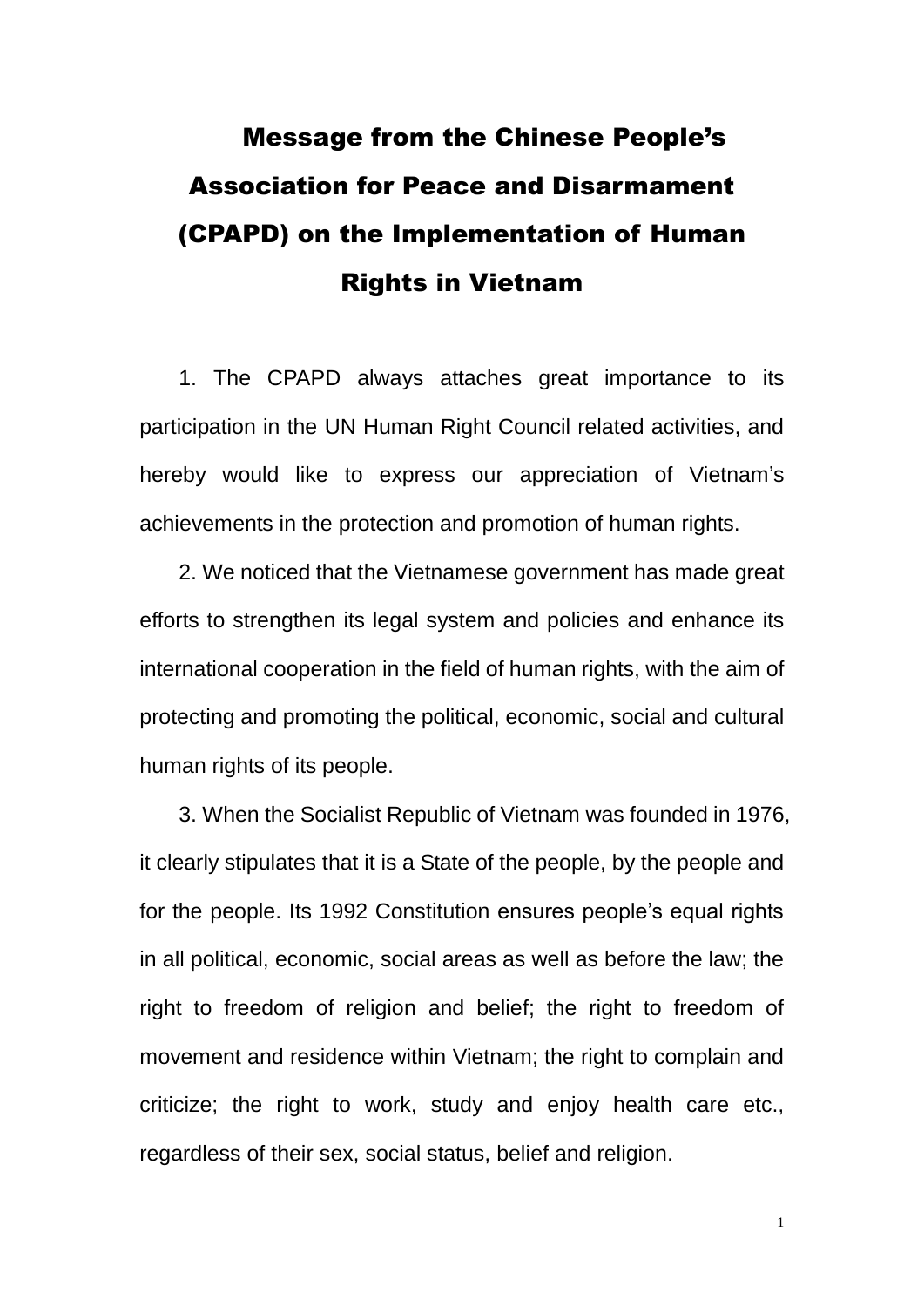4. Many laws has also been adopted and amended by Vietnamese National Assembly with a view to create enabling legal foundation for respecting and enforcing human rights.

5. The right to petition and complain, the right to religion and belief and the right to freedom of press and information of its people have also respected and protected by its consistent policies.

6. Meanwhile, significant achievements in the cause of socio-economic development in Vietnam have also been witnessed.

7. As a result, the rate of households under national poverty line has been reduced to 9.5% in 2011 as compared with 60% in 1990; the education and training budget has increased annually, making 20% total public expenditure; consistent efforts have been made to facilitate every people in enjoying their rights to health, with priority given to women, children and people of ethnic minorities, and the mortality rate among children under 5 decreases from 5.8% in 1990 to 2.4% in 2011, etc.

8. Furthermore, the Vietnamese government has also been strengthening its international cooperation in the field of human rights year after year. At present, Vietnam is a party of almost all core international human rights treaties, and Vietnam also invited 4 special procedures of the Human Rights Council from July 2010 to

2